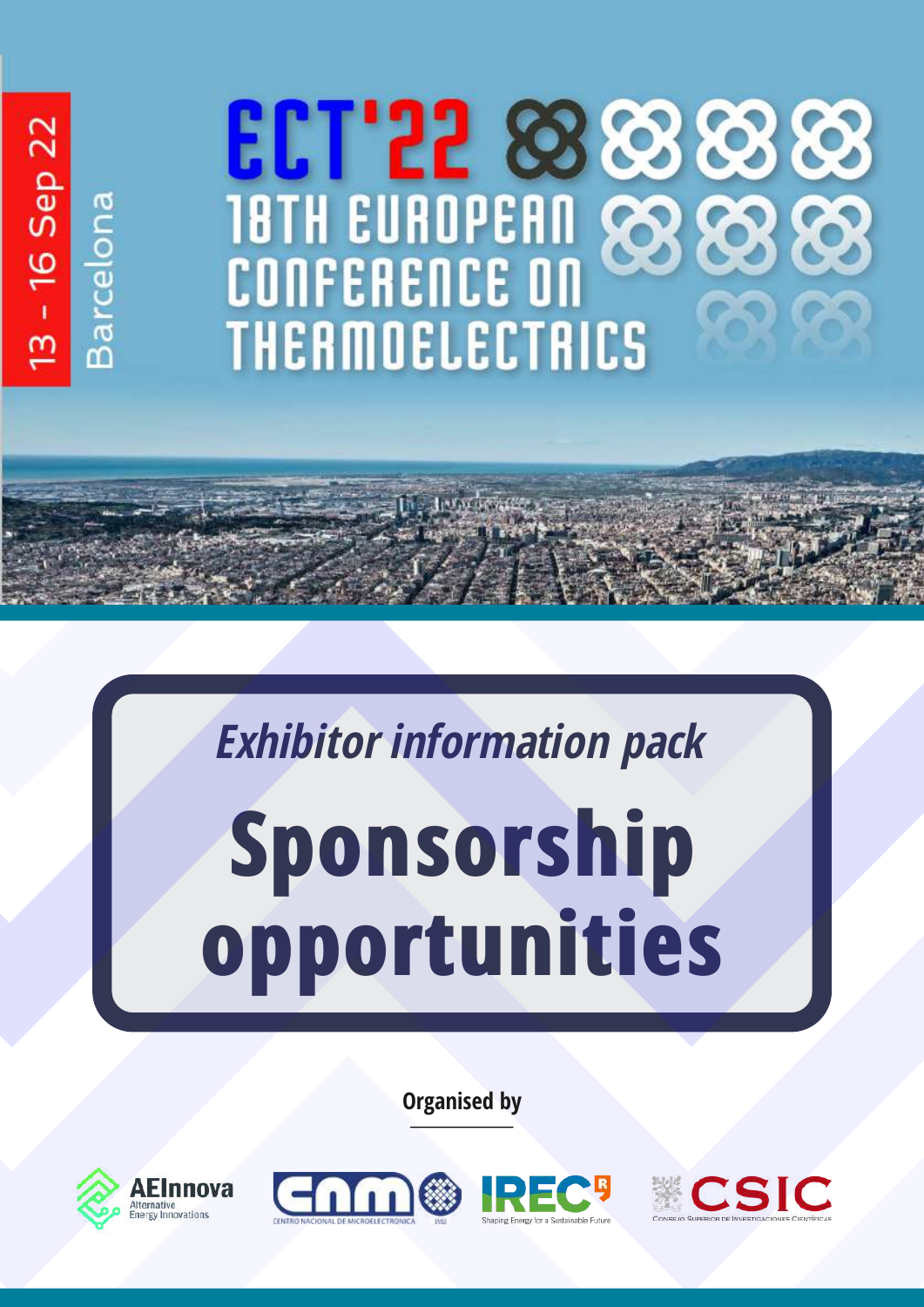

### **About ECT 2022** 18th European Conference on Thermoelectrics

In 2020 we were about to welcome you in Barcelona, taking the torch of ECT from the eastern Mediterranean Sea shores of Limassol (Cyprus) to its western shores in Spain.

Then, the pandemic brought worldwide disruption.

Two years later, here we are to try again, so… under the aegis of the European Thermoelectric Society we are ready to welcome people from academia and industry, scientists and engineers, young and senior contributors from across Europe and abroad to our yearly gathering. We vow for a fruitful event where we all can share the latest advancements in the field of thermoelectricity. The scope of the conference is wide as usual: contributions to macro/micro/nano approaches on mature and novel materials hard and soft -, models and modules are appreciated and will hopefully shape an appealing program with your help.

Whether you theorize, synthesize, measure or assemble, you are all kindly invited to attend the 18th European Conference on Thermoelectrics to exchange knowledge in this multidisciplinary topic. Be ready to enjoy Barcelona as well, a modern dynamic city with much history and wonderful architecture to celebrate, a friendly and warm (both literally and figuratively) metropolis that awaits you.

*We are looking forward to welcoming you in Barcelona in September 2022!*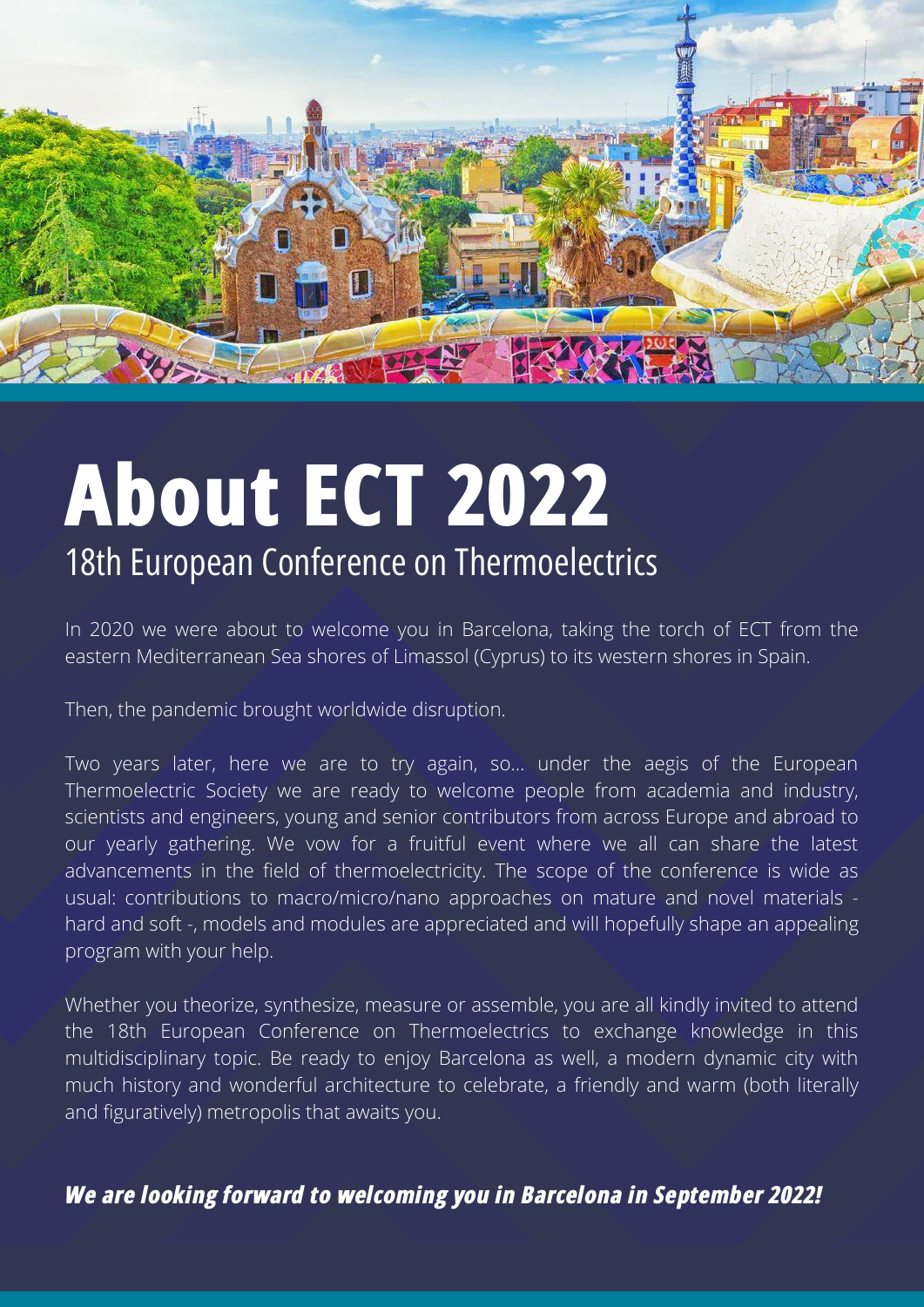

# **Local Committe**

**Luis Fonseca** National Center of Microelectronics, IMB CNM (CSIC)

**Marc Salleras** National Center of Microelectronics, IMB CNM (CSIC)

#### **Albert Tarancón**

Catalonia Institute for Energy Research, IREC

**Alex Morata** Catalonia Institute for Energy Research, IREC

**Andreu Cabot** Catalonia Institute for Energy Research, IREC

**Carles Ferrer** AEInnova, Alternative Energy Solutions SL Autonomous University of Barcelona (UAB)

**Joan Oliver** AEInnova, Alternative Energy Solutions SL Autonomous University of Barcelona (UAB)

**Raúl Aragonés** AEInnova, Alternative Energy Solutions SL

**Ramon Voces** AEInnova, Alternative Energy Solutions SL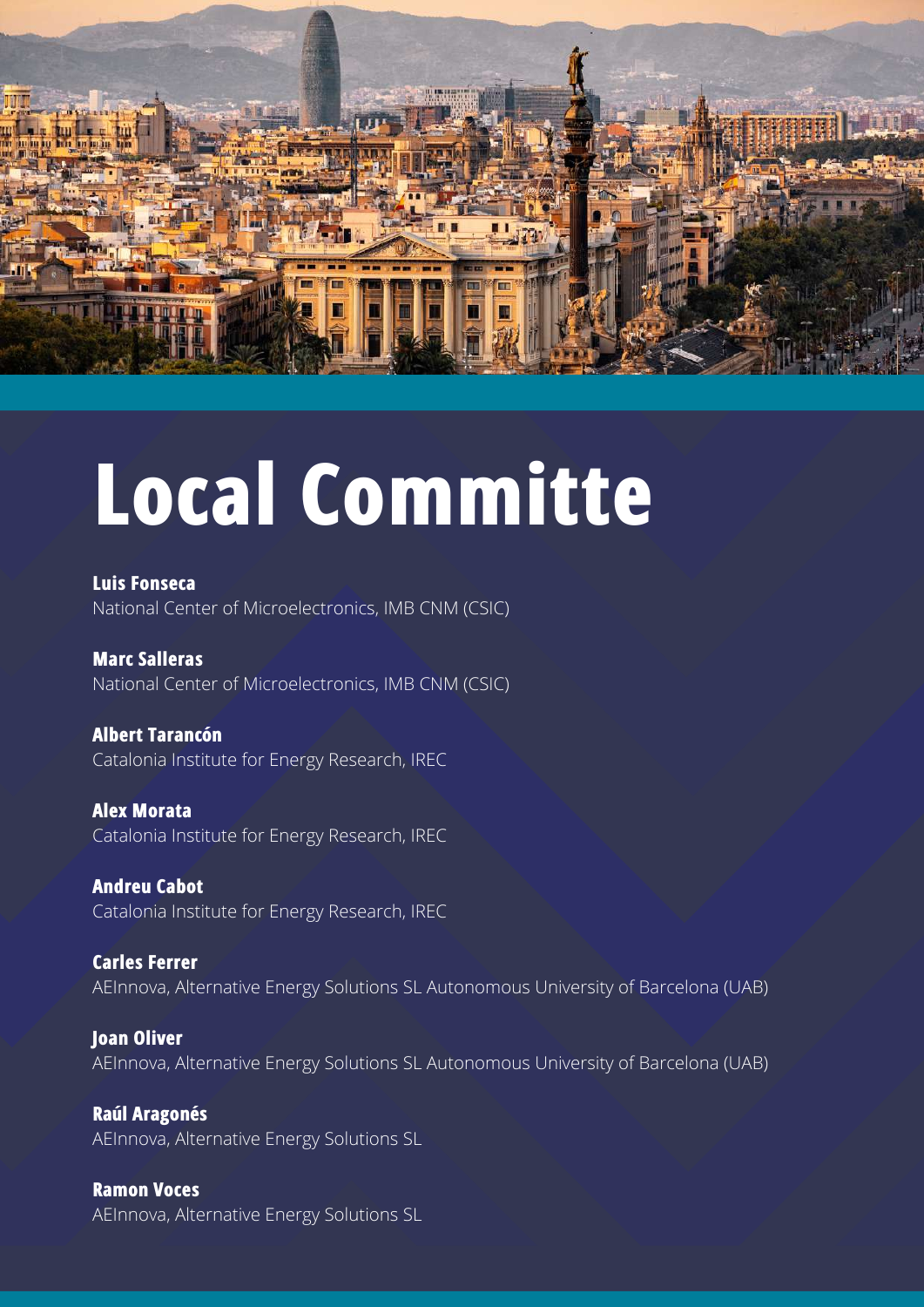

### **Why sponsor ECT 2022**

The series of European Conferences on Thermoelectrics (ECT) is promoted by the European Thermoelectric Society with the aim to disseminate recent scientific and technical advancements in the field of thermoelectrics.

ECT further aims to enhance the communication between research institutions and industries for the promotion of thermoelectric applications and to provide a forum for the exchange of information and achievements.



**More than 350 researchers, students and scientists**



**Showcase to an international audience**



**Recognition and visibility of your company and products**



**Excellent environment for networking**



**Build valuable relationships with clients**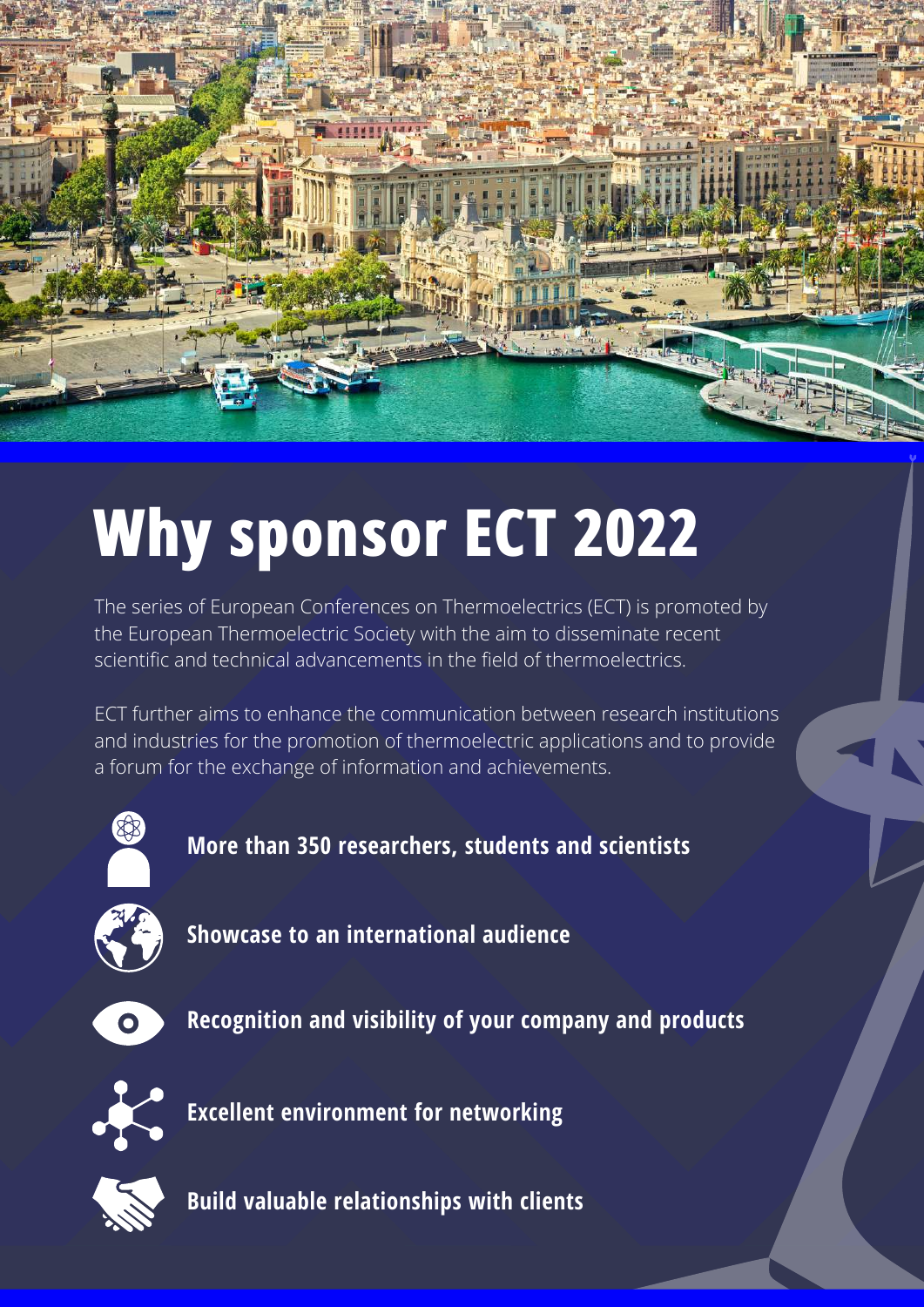## **Sponsorships**

ECT 2022 offers a variety of sponsorship opportunities from which to choose, providing a level that will match everyone's budget!

### **Platinum - 4.000€ + VAT**

- Exclusivity (one)
- Sponsor's logo will appear<sup>\*</sup> on Conference material (program, goodie bag)
- Display of Sponsor's logo on Conference website with a link to the Sponsor's homepage
- Sponsor's logo on the congress advertising and promotional material
- Exhibition space of 6 sq. m. in a prime location
- Sponsor's promotional material included in the Conference goodie bag
- Full-page advertisement in the Conference program (inside cover)
- 5 volumes of the Conference Proceedings
- 5 complimentary registrations to the Conference
- Mention in all press releases
- Mention at the beginning and closing of the Conference

*\* The Platinum Sponsors' logo will appear in larger dimension in relation to other Sponsors' logos, for all the above benefits.*

#### **Gold - 3.000€ + VAT**

- Exclusivity (three)
- Sponsor's logo will appear<sup>\*</sup> on Conference material (program, goodie bag)
- Display of Sponsor's logo on Conference website with a link to the Sponsor's homepage
- Sponsor's logo on the congress advertising and promotional material
- Exhibition space of 4 sq. m.
- Sponsor's promotional material included in the Conference goodie bag
- Full-page advertisement in the Conference program
- 3 volumes of the Conference Proceedings
- 3 complimentary registrations to the Conference
- Mention at the beginning and closing of the Conference

*\* The Gold Sponsors' logo will appear in larger dimension in relation to other Sponsors' logo (with the exception of the Platinum Sponsor), for all the above benefits.*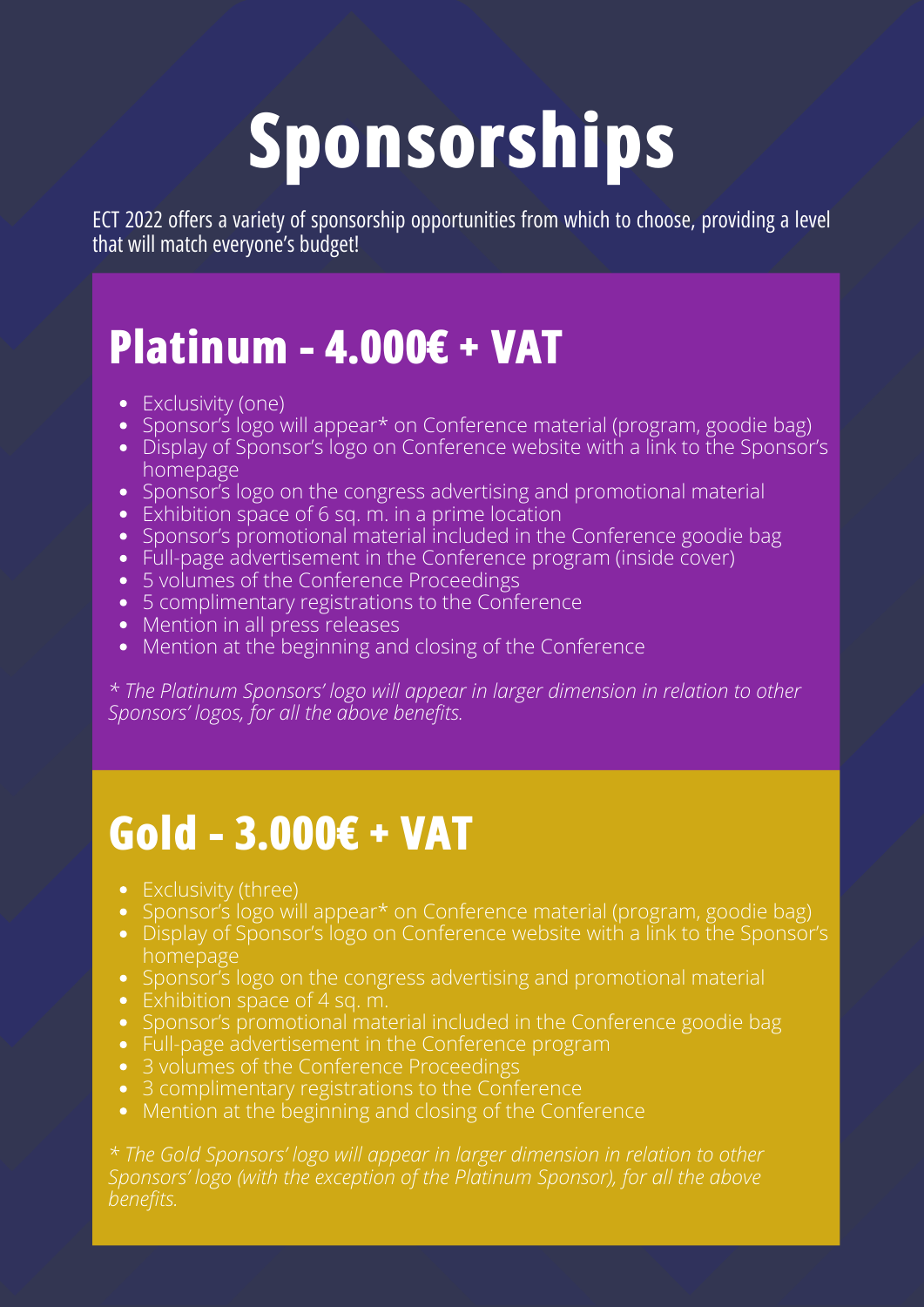## **Sponsorships**

ECT 2022 offers a variety of sponsorship opportunities from which to choose, providing a level that will match everyone's budget!

### **Silver - 1.500€ + VAT**

- Exclusivity (five)
- Display of Sponsor's logo on Conference website with a link to the Sponsor's homepage
- Sponsor's logo on the congress advertising and promotional material
- Exhibition space of 4 sq. m.
- Sponsor's promotional material included in the Conference goodie bag
- Half-page advertisement in the Conference program
- 1 volume of the Conference Proceedings
- 1 complimentary registration to the Conference

*\* The Platinum Sponsors' logo will appear in larger dimension in relation to other Sponsors' logos, for all the above benefits.*

### **Bronze - 1.000€ + VAT**

- Exclusivity (ten)
- Sponsor's logo appears\* on the Conference website with a link to the Sponsor's homepage
- Listing of Sponsor in the Conference advertising material
- Sponsor's promotional material included in the Conference goodie bag
- 1 volume of the Conference Proceedings

*\* The Bronze Sponsors' logos will appear in smaller dimension in relation to other Sponsors' logos (Platinum, Gold and the Silver Sponsors), for all the above benefits.*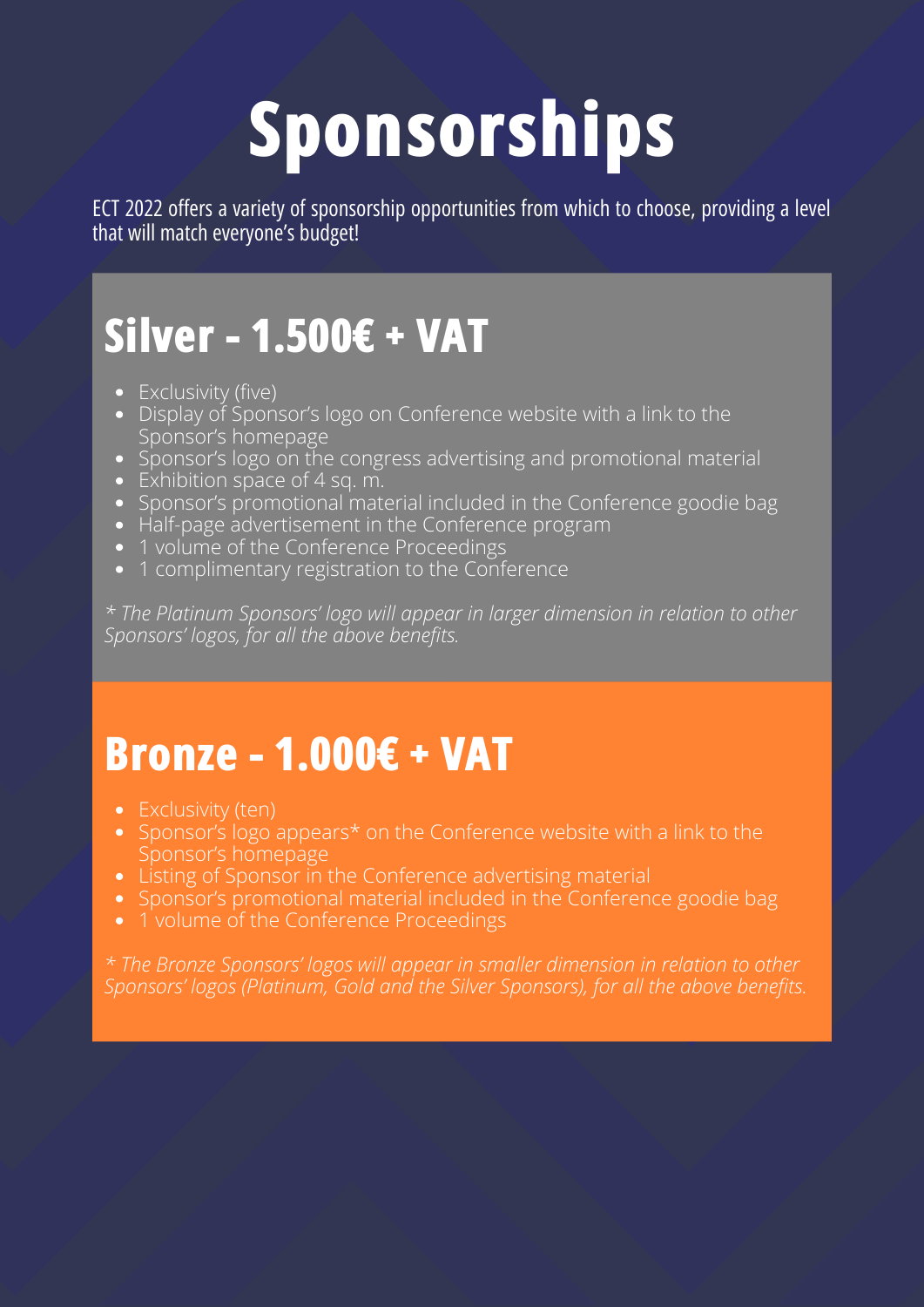### **Additional sponsorship opportunities**

Interested parties may also opt for specific sponsorship opportunities such as sponsoring the Welcome Reception, lunch / coffee breaks, have a banner display and others.

The organizing committee offers the possibility of organizing scientific spaces prior to the Congress or parallel to it. There is the possibility of running possible format sessions or ones of different lengths, depending on your interests:

- Symposia
- Spaces for debate

#### **Satellite symposium**

The interested entity can present a thematic proposal along with the planned organizational structure, i.e., theme, time needed, interest in a certain time slot (before Congress or parallel to it), possible speakers, etc.

The amount and contributions of this type of sponsorship will depend on the proposal agreed on between your company and the organizers, hall capacity and timetable. Personalized and joint form of contributions will also be defined in accordance with level of collaboration. Content must be approved by the committee and you will be responsible for registration and speaker costs as well as any possible speaker fees. Catering service is not included in the room.



*For more information, please contact us at:*

*[ect2022barcelona@gruporic.com](mailto:ect2022barcelona@gruporic.com)*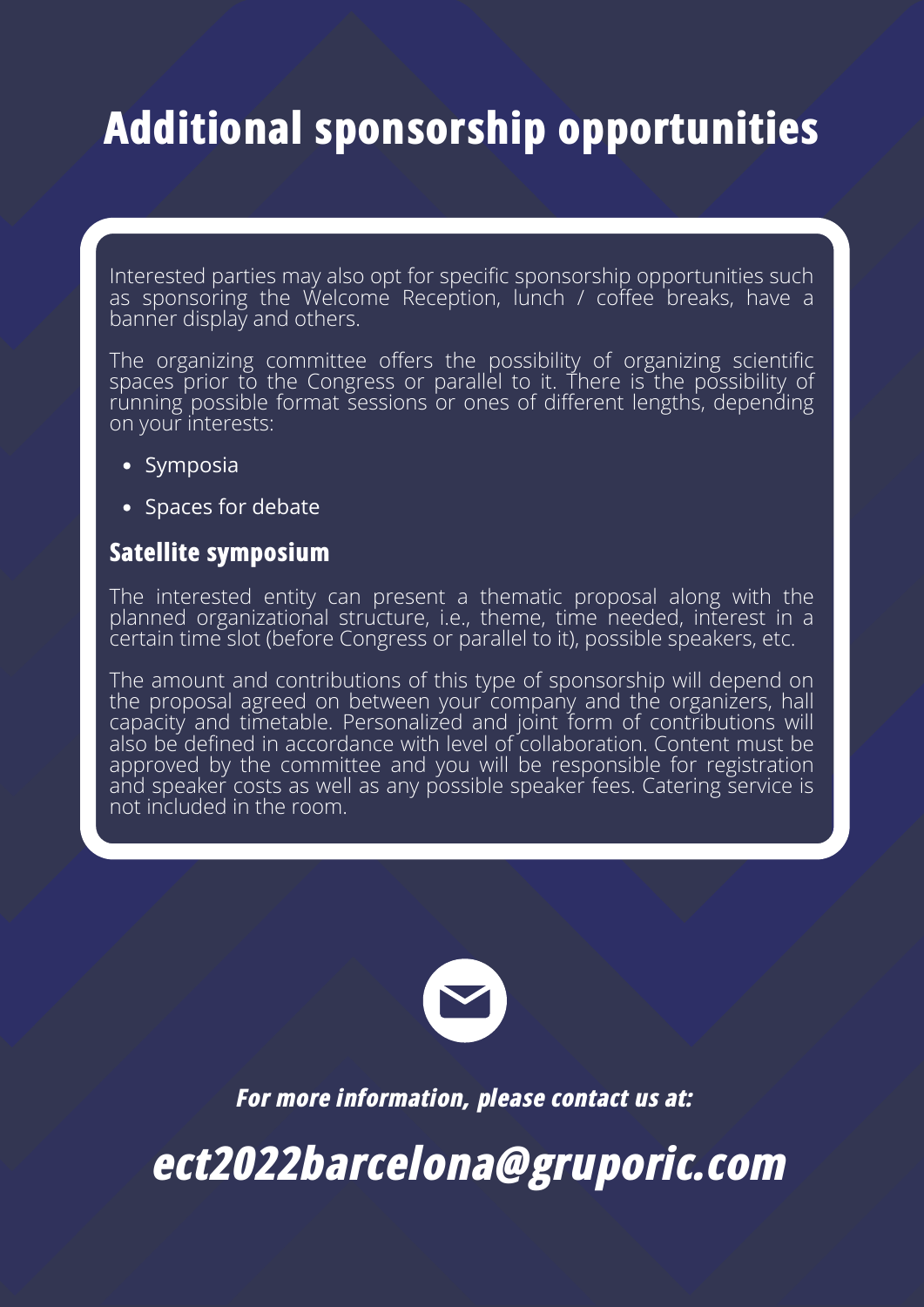# **Comparison chart**

|                                                                                             | <b>Platinum</b>                  | Gold             | <b>Silver</b>    | <b>Bronze</b> |
|---------------------------------------------------------------------------------------------|----------------------------------|------------------|------------------|---------------|
|                                                                                             |                                  |                  |                  |               |
| <b>Exclusivity</b>                                                                          | 1                                | 3                | 5                | 10            |
| Sponsor's logo will appear<br>on Conference material<br>(programme and/or<br>goodie bag)    |                                  |                  |                  |               |
|                                                                                             |                                  |                  |                  |               |
| Display of Sponsor's logo on<br>Conference website with a link<br>to the Sponsor's homepage |                                  |                  |                  |               |
| Sponsor's logo appears on<br>the Conference's advertising<br>and promotional material       |                                  |                  |                  |               |
| <b>Exhibition space</b>                                                                     | $6$ sq m.                        | 4 sq m.          | 4 sq m.          |               |
| Sponsor's promotional<br>material included in the<br>Conference goodie bag                  |                                  |                  |                  |               |
| Advertisement in the<br>Conference programme                                                | Inside cover<br><b>Full page</b> | <b>Full page</b> | <b>Half page</b> |               |
| Complimentary registrations<br>to the Conference                                            | 5                                | 3                |                  |               |
| Mention at beginning and<br>closing of the Conference                                       |                                  |                  |                  |               |
| Mention in all press releases                                                               | √                                |                  |                  |               |
| <b>Conference Proceedings</b>                                                               | <b>5 volumes</b>                 | <b>3 volumes</b> | 1 volume         | 1 volume      |

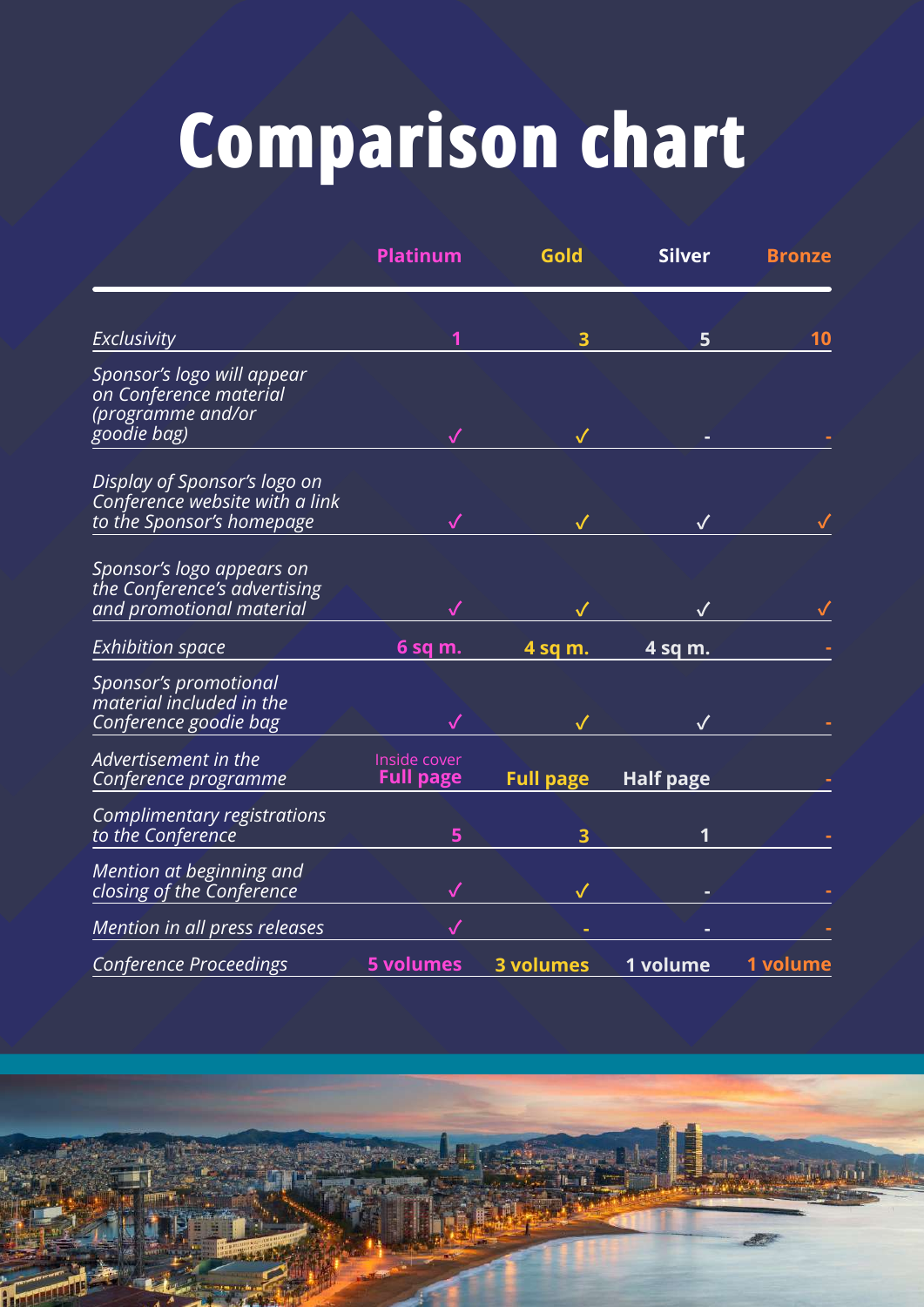## **Terms of agreement**

#### **All prices exclude VAT**

#### **Legal notices:**

In case some divergence appears in the application or the interpretation of this agreement, the parts undergo, expressly, the courts of the city of Barcelona, renouncing to its own jurisdiction if it was different.

#### **Contract termination:**

If, due to circumstances beyond our control, the Congress cannot be held at the aforementioned venue or at any other site, the sponsors will not carry out any legal action against the organisers; the amounts paid on account will be returned to them minus the part corresponding to the general costs generated at the time of cancelling the Congress.

#### **Cancellation of collaborations:**

If, due to any circumstances you decide to cancel the collaboration, a 50% will be retained if you inform by mail to the Technical Secretariat before 15th June 2022. No devolution will be done after that date.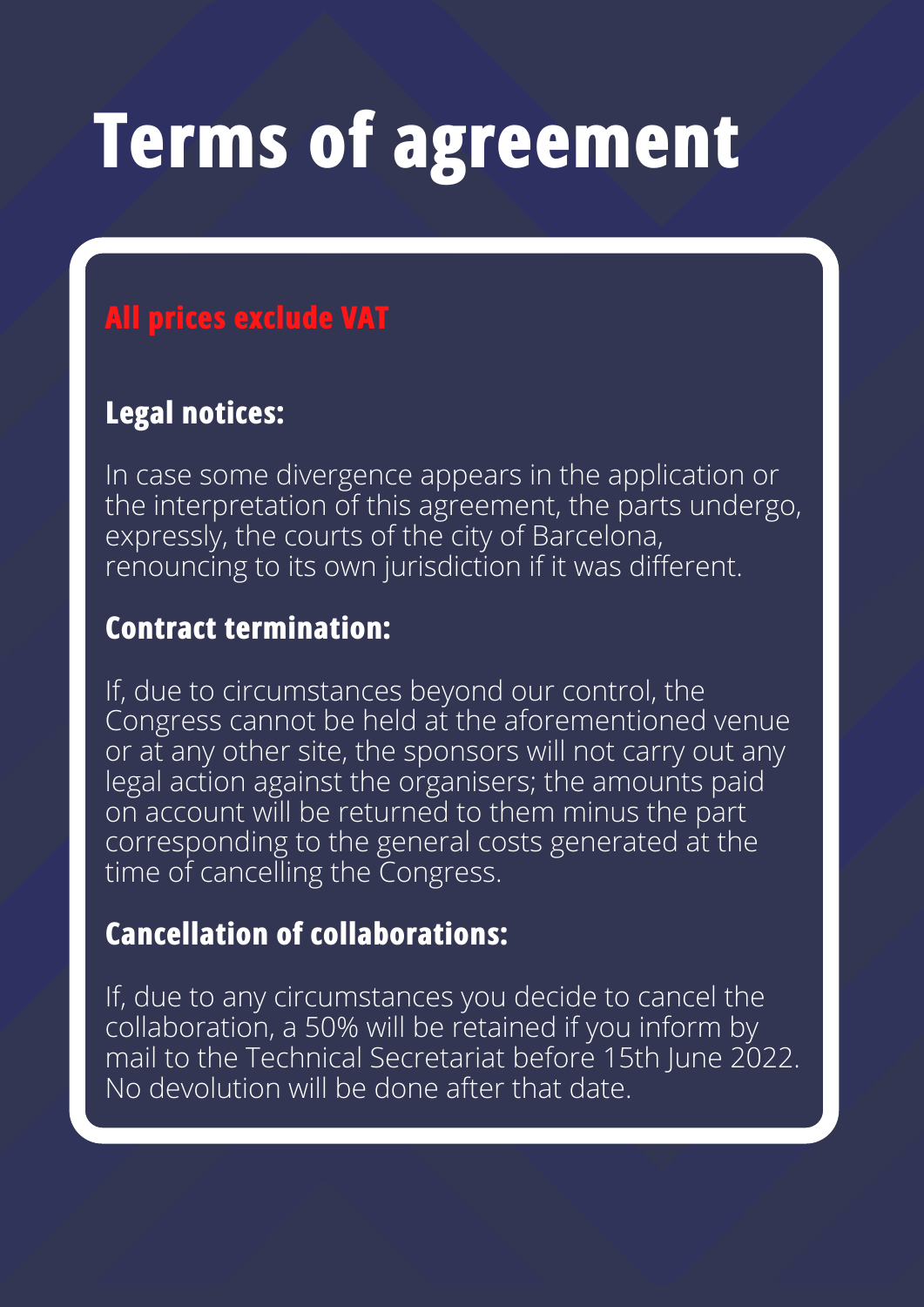# **Application form**

Please fill in the fields below and send the completed form by e-mail to the Technical Secretariat [ect2022barcelona@gruporic.com](mailto:ect2022barcelona@gruporic.com)

- Company/Organization:
- Address, city and zip code:
- Country:
- Phone:
- $\bullet$  F-mail:
- Contact person:
- Pack and rate:

Once confirming you the acceptance of the Sponsorship, the Technical Secretariat will contact you in order to process the payment. The corresponding invoice will be issued and forwarded electronically.

Bank transfer information:

- Bank name: Banco Sabadell Atlántico
- IBAN: ES65 0081 0172 9400 0131 2336
- BIC: BSABESBB
- Bank address: Av. Josep Tarradellas, 89 08029 Barcelona (Spain)

By signing this form, you agree the terms and conditions included in the sponsorship package.

- Name:
- Date:
- Signature: